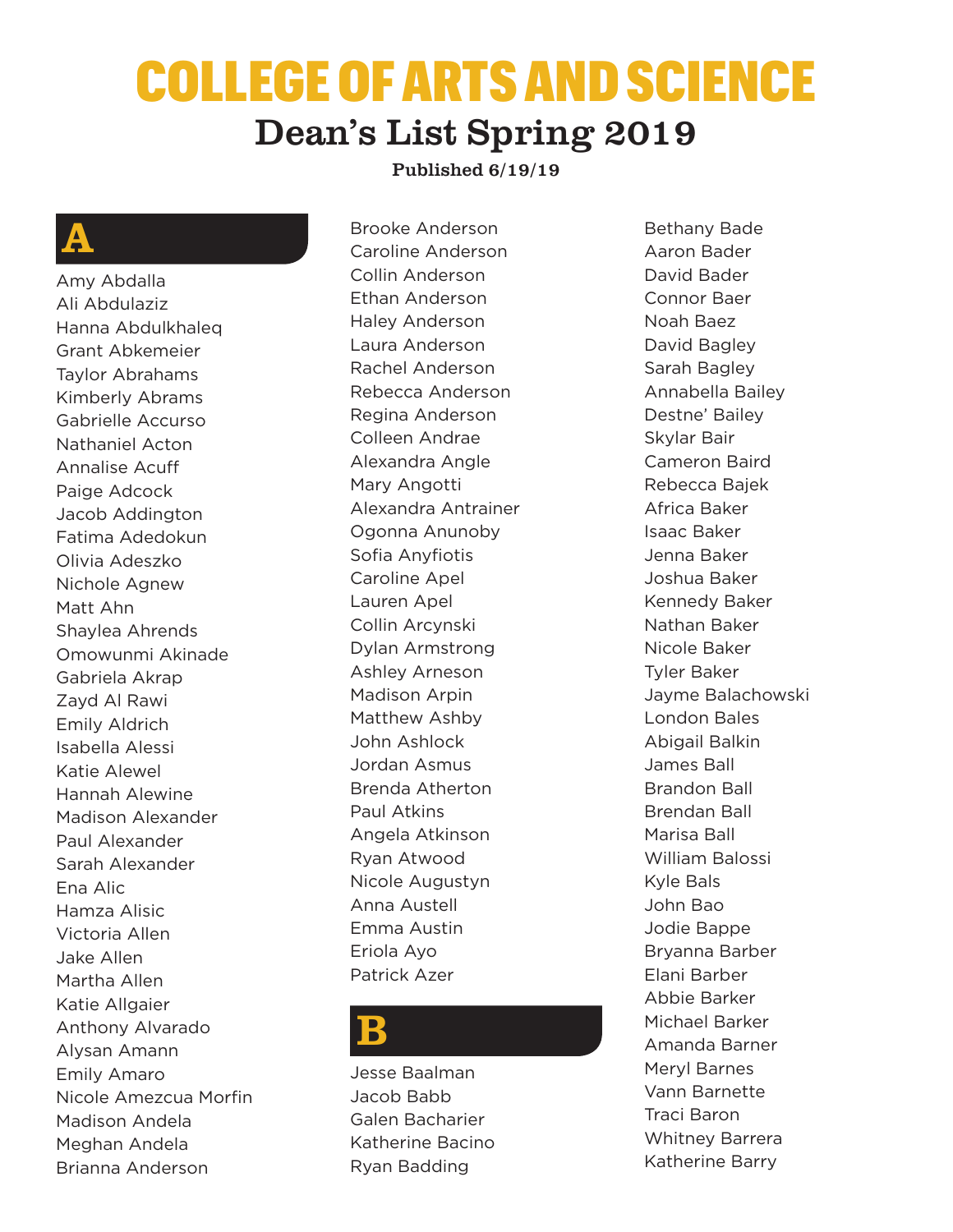Payton Barry Samantha Barry William Bartek Katelyn Bartels Brandon Bartlett Brianna Bartosh Chelsea Basore Hunter Bassler Johanna Bastas Peter Baugh Sami Baugher April Baum John Baumann Jordan Bavlnka Luke Baxter Bryanna Baze Thomas Bazley Chase Beamer Lauren Bean Harrison Bearrows Courtney Beat Alexis Beauchamp Alexander Beaver Mackenzie Beaver Leslie Becker Courtney Beckett Maggie Beckett Alexandria Becks Olivia Bedor Caroline Been Maxwell Beffa Kathleen Begle Grace Behrle Rachel Behrndt Blythe Beldner John Bell Madison Bellamy Emma Belvin Don Benincasa Amanda Bennett Briana Bennett Devin Bennett Emma Bennett Patrick Bennett Amy Bentrott Allison Bentz Taylor Berke Daniela Berlinski

Brook Bernstein Alexa Berry Jaclyn Berry Morgan Berry Rylee Berti Maisie Bess Mariah Best Abuzar Bhatty Mandar Bhoyar Justin Bias Molly Bickert Paris Bickley Kallen Bielawski Emily Bierma Jacob Biever Krista Biggar Ashley Bigos Madison Billingsley Justice Birdsong Lauren Bishop Rachael Bishop Cobi Bissell Kaitlyn Bittick Chris Blackburn Mason Blackford Brooke Blackwell Tiijonnae Blackwell Jessica Blake Jacob Blank Josiah Blansett William Blanton Elizabeth Blanton Haley Blase CeCe Blasi Jarrod Blaylock Sydney Blecha Isabelle Blevins Clayton Bloemke Claire Blomberg Samantha Blondin Nicole Bloodgood William Bloss Julian Blower Anna Blue Nicholas Blue Alyssa Blumenshine Sarah Blumer Skyler Blumhorst

Mora Boatman Henry Bodde Nicholas Bode Jeffrey Bodeen Laurel Boeman Francesca Boewe Austin Boland Genna Boland Johnpaul Bolet Nicholas Bolin Erin Bollinger Katlyn Bond Ellison Bonner Mara Bono Logan Boone Austin Boots Quentin Borengasser Matthew Borrelli Carolyn Bossung Courtney Botkins Eliane Botts Joel Boudreaux William Boulay Brock Boulware Timothy Boykin Austin Bradfield Aminah Bradley-Pikes Alex Bradshaw Lillian Bradshaw Abby Brady Lauren Brady Makayla Braile Alexander Brandt Benjamin Bratcher Colin Braun Amelia Bresette Dakota Brewer Maria Briceno Rachel Brinkmann Cierra Britt Bradie Britzmann Mitchell Broddon Michelle Brodersen Sabrina Brons Cassandra Bronsky Halley Brooks Margaret Brooks Isabella Brouster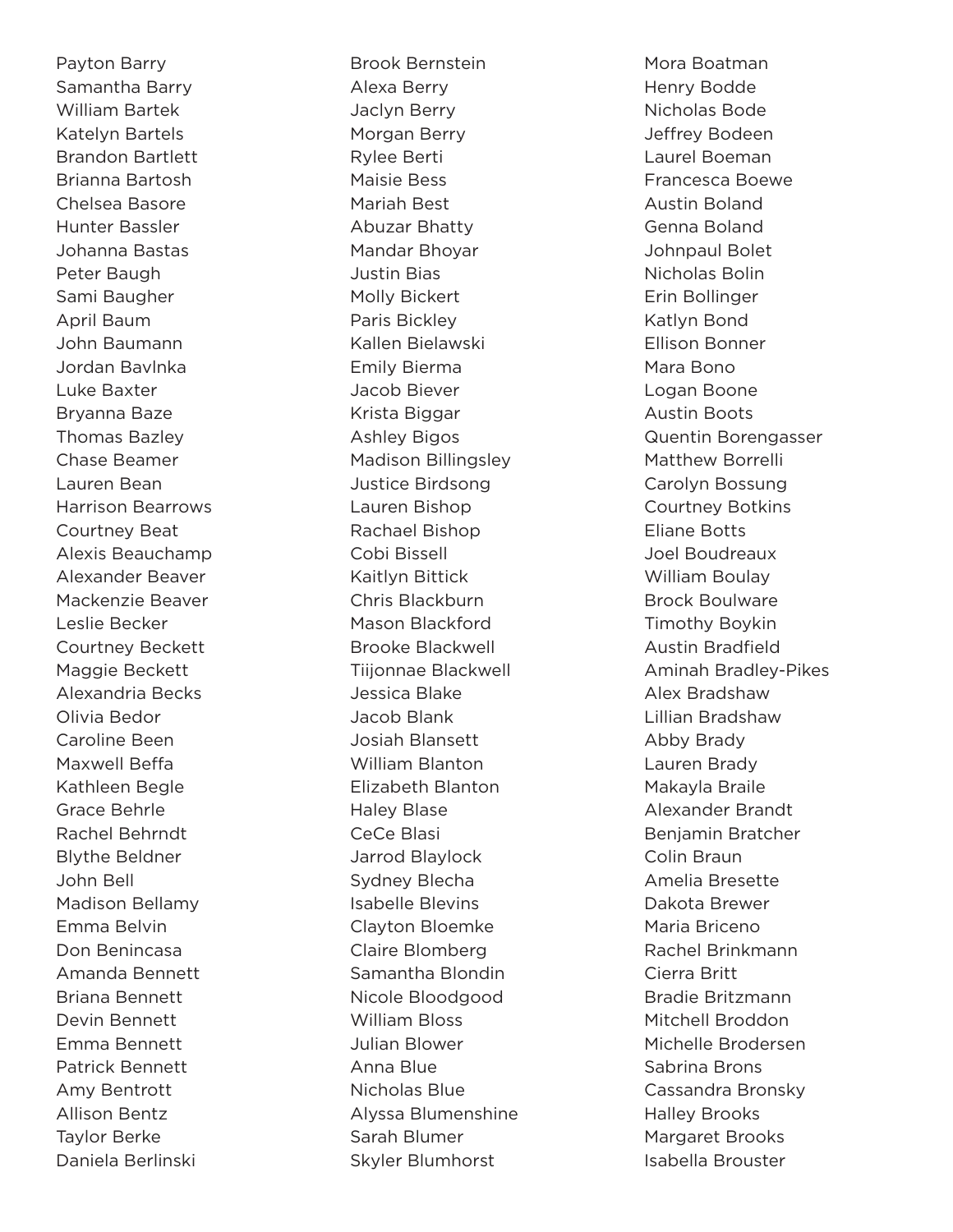Abigail Brown Elena Brown Elijah Brown Jerree Brown Kailey Brown Alexa Brown Landon Browns Christine Brunnert Jaclyn Buchheit Phuong Oanh Bui Lane Burdette Brennan Burgess Sawyer Burgess Emily Burgett Sean Burke Jennifer Burkhart Ashlee Burks Collin Burns Dominic Burtis Catherine Burton Mara Busch Jacob Bush Rachel Bush Anna Buske Arianna Butler Deandra Butler Grace Butler Madison Butler Robert Butler Truman Butler

### C

Shannan Cahill Allyson Caisley Daniel Calandro Dylan Calhoon Daniel Callahan Michael Callahan Dylan Callistein Rachel Camoriano Amanda Campbell Anna Campbell Theresa Campbell Emily Canchola Dominic Candela Benjamin Canty Zhuo Cao

Anna Carolina Rodrigues Capile Alexandra Cappetta Casey Carlisle Brianna Carman Bailey Carmichael Kayla Carney Jacob Carpenter Isabella Carr Jesus Carranza Matthew Carroll Madeline Carson Aaron Carter Amory Carter Jesse Carter Nicholas Caruso Mary Carver-Horner Kirsten Cash Meghan Cashell Katherine Cassani Joanna Cassella Brendan Castiller Andrea Castro Chase Castro Macy Catlett Jacob Cavaiani Angelica Cazares Jacob Cebulko Maria Ceriotti Hannah Chaffin Dante Chamberlain Hunter Chamberlain Bryn Chambers Claire Chatterton Priyanka Chaudhary Sienna Chavez Alexis Cheatham Tianren Chen Yi Chen Yunxi Chen Olivia Childs Allison Chippendale Emilia Chiriboga Sydney Chism Nicholas Choma Rachel Choma Kyle Chrisman Ericka Chrisman

Dylan Chrismer Jacquelyn Christ Chelsey Christensen Allison Christiansen Christina Chung Collin Cira Daniel Clapp Fionna Clark Hannah Clark Kadie Clark Madeline Clarke Wesley Clarkston Connor Clary Kameron Clay Chloe Clement Jeffery Clutter Christian Cmehil-Warn Connor Cochran Sally Cochran Sabrina Cockerham Anna Coco John Cogdill Colleen Cogley Raime Cohen Kaitlyn Cokeley Claire Colby Arnold Cole Nancy Coleman Brittney Collier Carter Collins Emily Collins Grace Collins Nina Columbus Katherine Comer Payton Comer Grace Compton Madison Conatser Kaylie Conger Isabella Conley Joseph Connelly Lauren Connor Rachel Conrad Carolyn Conway Gwyneth Cook Kevin Cook Jessica Cook Maxwell Cook Emily Cooper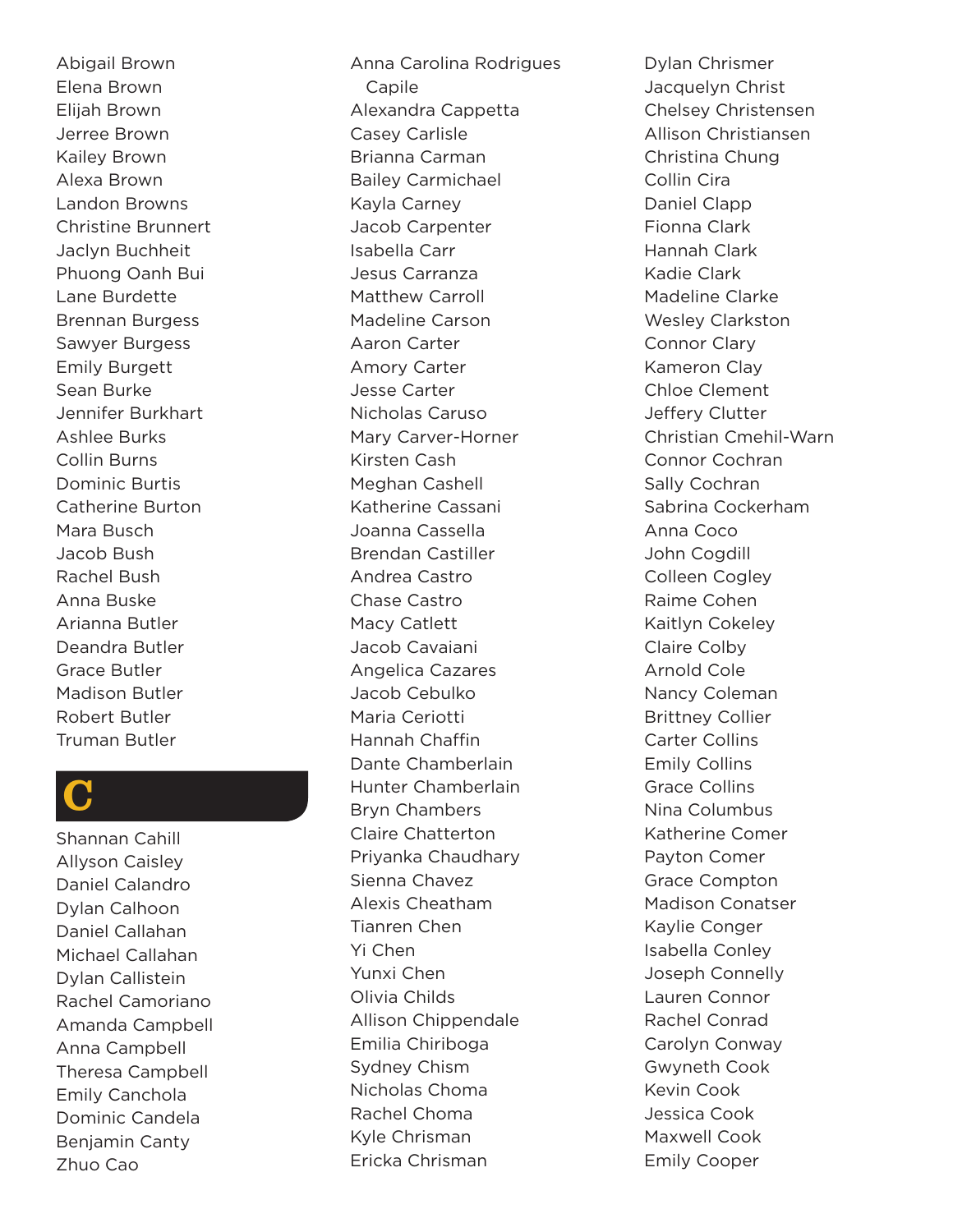Lydia Cooper Madelyn Cooper Sofia Copat Emily Copeland Ryan Copenhaver Nicholas Corder Joseph Corey Calissa Cormier Daniela Correa Carrero Nicohl Corretjer Jennifer Corrigan Mary Costantinou Megan Costello Cristiana Cottone Thomas Coulter Logan Count Brian Cox Cordell Cox Della Cox Sarah Cox Kathryn Craddock Erin Crader Garrett Craig Rebecca Craigg Elizabeth Crank Madison Creach Heather Creamer John Creasy Marisa Cropp Reece Crossan Madeline Crozier Bryson Crum Jarod Crum Bela Cseri Yuan Cui Maxwell Culbert Nicholas Culley Zachary Culley Noah Culpepper Addison Culver Nathaniel Culwell Aziza Cunningham Quinn Cunningham Bradley Curl Madison Curp Megan Currie Mark Curtin Kellen Cushing

Enrico Cusimano Alessandra Cutolo-Ring Ian Czarnowski

### D

Lakelyn Dabney Benjamin Dahlgren Katelin Daino Jaclyn Damolaris Brenna Danaher Nathan Daniel Micaylyn Darby Zoe Darnell Megan Dart Lucas Daub Kelli Daugherty Devon Davenport Dustan Davidson Brooks Davis John Davis Alexis Davis Olivia Davis Luke Davis Madison Davis Maline Davis Mary Davis Matthew Davis Morgan Davis Nathaniel Davis Sinclaire Davis Stacie Davis Alexis Daw Benjamin Dawson Sean Day Ian De Boer Hannah Deaver Olivia Decker Elizabeth Deckert Allison Dee Ethan DeGhelder Matthew DeHass Nicholas Dehr Hannah Deien Gabrielle Deimeke Mikaela Deimeke Isabella Deiparine Sarah Deitelhoff

Isabella Delancy Rachel Delgado Asiya Delic Thomas DeLong Spencer DeLucia Michael Demartino Herbert Dempsey Natalie Dennis Zachary Denton Theo Derosa Nora Derry Avi Desai Jonah Desneux Margaret Deters Kevin Deutsch Morgan DeVault Madison DeWeerd Andrew Deyoe Junwen Diao Valeria Diaz Nathan DiCarlo Madison Dickey Jade Dickinson Brady Dickison Brady Diemer Colin Dierkes Grace Diers Joshua Diersen Hannah Dietrich Marisa Dietrich Thu Uyen Dinh Amy Dinwiddie Colin Dismer Melanie Dix James Dixon Jesse Dixon Faith Dixson David Dobbler Beyonce Dockery Alexandra Dockins Emily Dofing Abigail Doherty Joseph Doherty Sean Dolan Aldo Dominguez Haly Donaldson Jayson Donaldson Samuel Donavon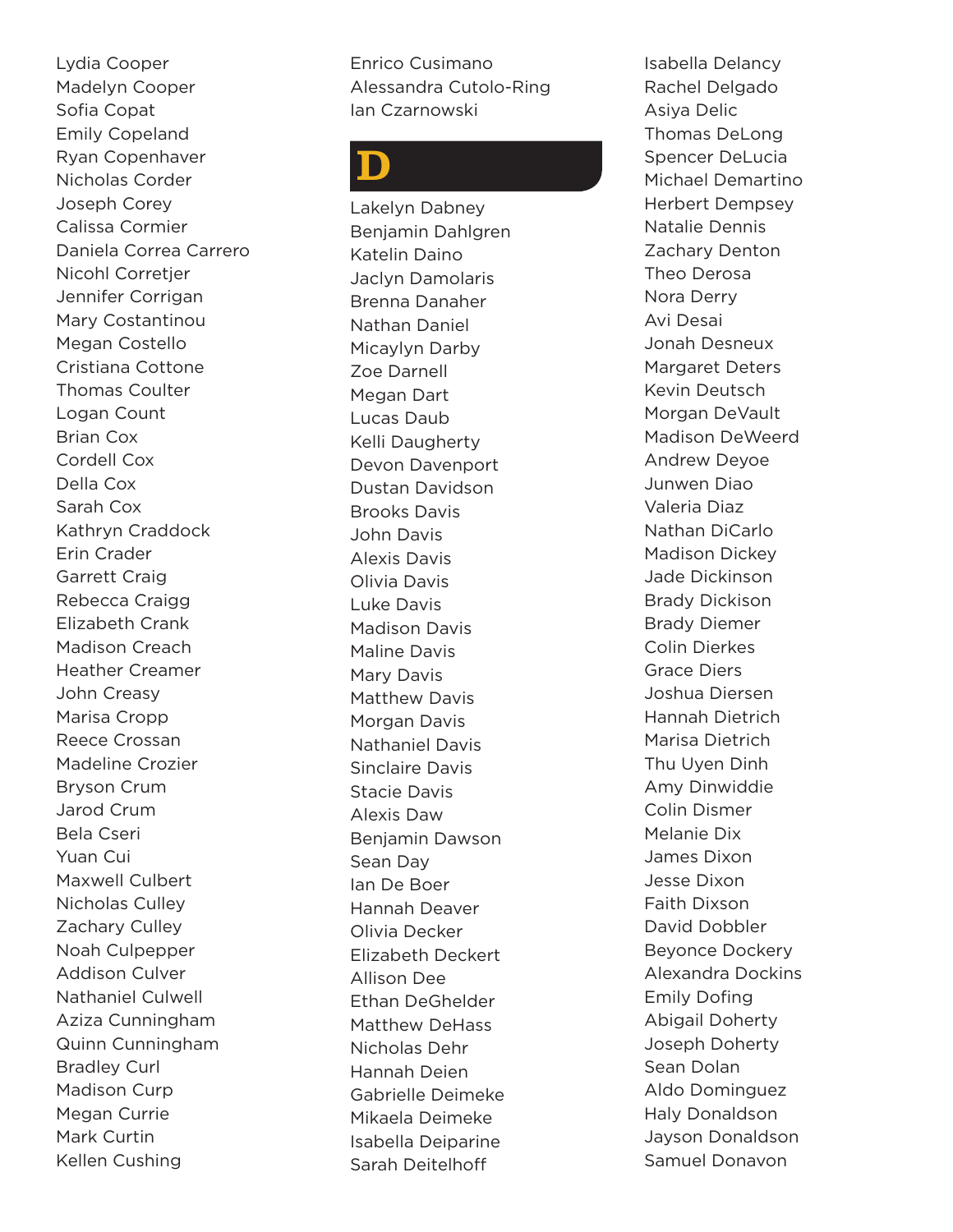Kathryn Donnelly Adam Dore' Allison Dorsey Darian Doser Joseph Doty Bailee Dougherty Olivia Douglas Madeleine Douglass Levi Doyle-Barker Lauren Drainer Kelly Draper Casandra Draudt Mikaela Drewel Madeline Drone Ross Dryer Yuemin Duan Jonah Dubinski John Dubois Danielle DuClos Collin Duffy Margaret Duffy Brian Dugan Kamryn Duke Justin Dulle Jesse Dummermuth Andrew Duncan William Duncan Dustin Dunn Brendan Durbin Lindsay Durdle Taylor Durham Stephanie Durr Skylar Dyke

#### E

Josh Eagan Emily Eason Elizabeth Eastlund Kendra Easton Sierra Eaton Lucy Ebeling Acelin Eck Marian Eck Cullen Ecoffey Jesseca Edie Jessica Edoho Emily Edwards

Lillian Edwards Madelyn Ehler Kirsten Ehlers Briley Eilers Addison Eisley Amber Eisterhold Emma Eldred Laura Ellenberger Spencer Eller Brock Ellis Sydney Ellis Emma Elrod Caroline Elsey Haydn Elsey Hunter Embrey Elizabeth Emerson Emily Eng Darrian Engberg Connor Engel Rebecca Engen Joshua Engle Madison Enright Kasey Ervin Andrew Estep Charisma Estes Taylor Estraca Amanda Evans Kimberly Evans Laura Evans Madison Evans Taylor Evans Kayla Everett Charles Eversman Ahriana Eyerman

### F

Jacob Faber Thomas Factor Olivia Fahr Otto Fajen Ryan Fangmann Abigail Farrow Hannah Fasbender Sarah Faust Eduardo Favela Charlee Fearn Christopher Fearnley Delaney Fearon Madison Feigen Jacob Feist Ashley Feldberg Courtney Felten Sydney Feltenstein Joseph Ferguson Rachael Ferguson Lorena Fernandez Sarah Ferrell Hannah Fettig Andrew Fiaush Elizabeth Fife Noah Filla James Finch Elizabeth Finck Leah Fine Rebecca Fink Samuel Finnegan Katharine Finnerty Anna Fiordelisi David Fischer Mary Fischer Adam Fisher Sarah Fisher Rachel Fisk Olivia Flagg-Bourke Faith Fleming Alexander Fletcher Elizabeth Fletcher Michael Flinchpaugh Madison Flower Laney Foeller Madeline Foeller Gabrielle Foppe Allison Formigoni Carter Forrest Ethan Forte Javon Foster Rachel Foster Savannah Foster Tessa Foti Heaven Fowler Alex Fox Delaney Fox Emerson Fox Madison Fox Margaret Fox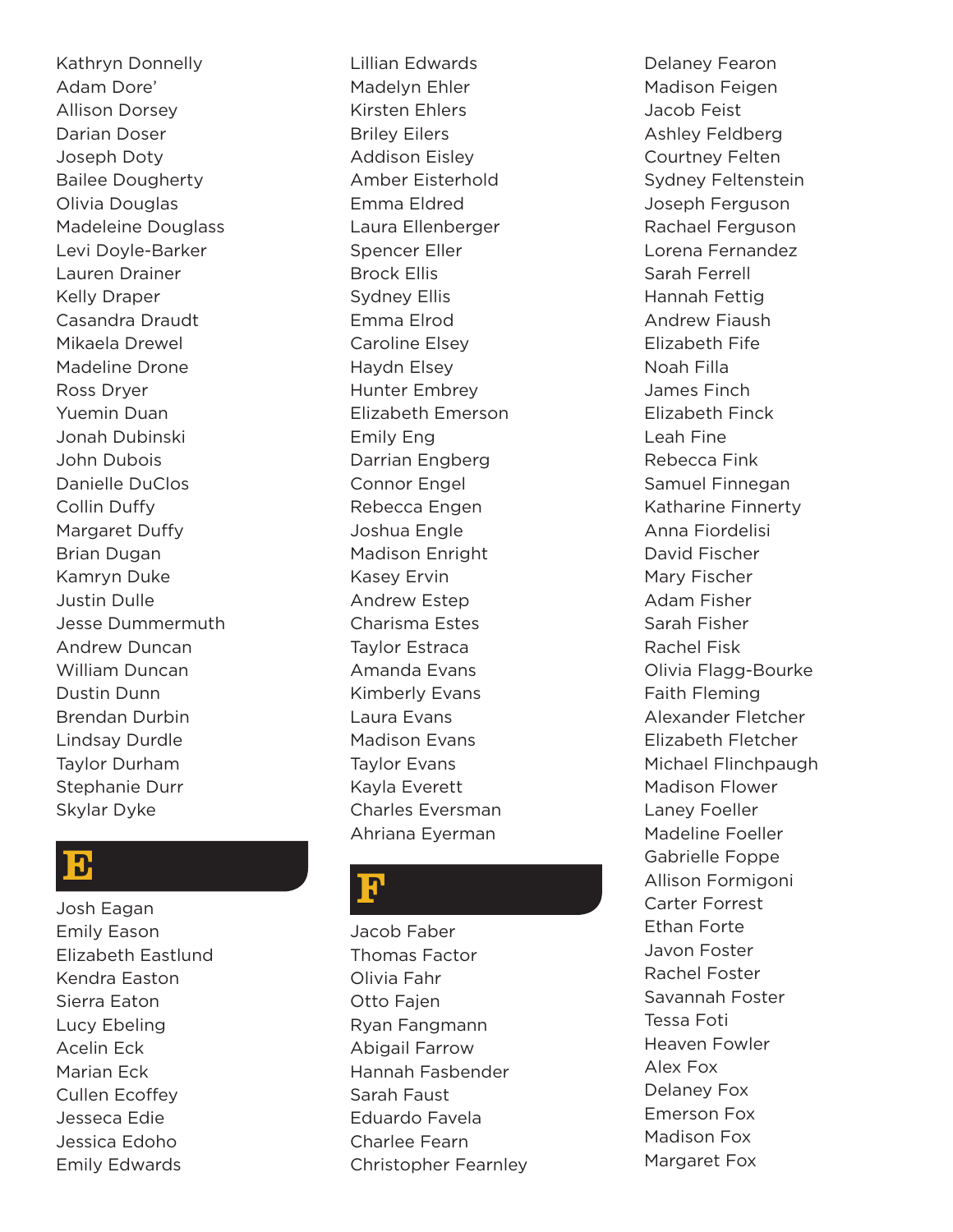Katie Frakes Max Frank Nicolette Frank Emily Franke Holden Franklin Alyssa Fraser Kiara Frauenhoffer Rebecca Frazer Tristan Frazier Kora Freeman Jasmine Freemon Lauren Freiburg Kayla Frentzel Kaitlyn Frerking Nicholas Frerking Katherine Freund Joseph Frimel Evan Frook Trudi Frost Edward Frumkin Bryce Fuemmeler John Fulkerson Brett Fuller Cameron Furbeck Jacob Furlow Amanda Furtick Hannah Fussner

### G

Mohamed Gaballah Mary Gadbois Madesen Gage Martha Gahl Saivaroon Gajagowni Madison Galey Teresa Galindo Mary Galkowski Erin Gallagher Kelly Gallagher Isuru Gamlath Cody Gammon Sarah Gammon Catherine Gandhi Maureen Ganey Kelly Gann Lauren Gann Kylie Gannan

Ryan Gannon Matthew Gao Michelle Gaona Paige Gapski David Garcia Jessica Garcia David Gardner Alex Gardner Alex Gardner Ashwin Garlapaty Olivia Garrett Grant Garske Gabriel Gassmann Lucas Gatten Natalie Gatten Kristin Gattuso Ashley Gault Brandon Gee Kierin Geed Dakota Geisler Mackenzie Germino Jakob Gerson Kale Gerstner Clayton Gerwitz Riley Gesling Maya Getschel Ronel Ghidey Marissa Gianino Madison Giddens Ben Gienke Troy Gilbert Ashley Giles Kai Gilkey Tyler Gillam Caius Gillen Julia Gilman Sarah Gilmer Andrew Gilstrap Grace Giordano Karissa Givens Terra Glab Leah Glasser Bradley Gleason Jenna Gleeson MacKenzie Glover Andrew Gmelich Keelan Gneuhs Melissa Godar

Kelsey Godier Sydney Goehler Blake Goehman Gabrielle Goldin Anna Goldman Anthony Gomez Emma Gooch Ryan Goode Kamryn Goodlet Karen Goodnight Ellen Goodrich Kyle Goodwin Andrea Gordon Lilly Gore Elena Gorincioi Emma Gorman Keri Gottberg Cameron Grant Kristin Grant Sarah Grant Zachary Grant Cody Grasher Bryson Grau Emma Graul Addison Gray Dane Gray Daniel Gray Jennifer Gray Nicole Greco Abigail Green Amie Green Brooks Green Heidi Green Madison Green Matthew Green Skyler Greenberg Broderick Greene Chloe Greene Sean Greene Lauren Greiner Sydney Grellner Tyler Grellner Brian Gremmel Morgan Gremminger Kori Grey Kate Griese Taylor Griffin Kelsey Griffith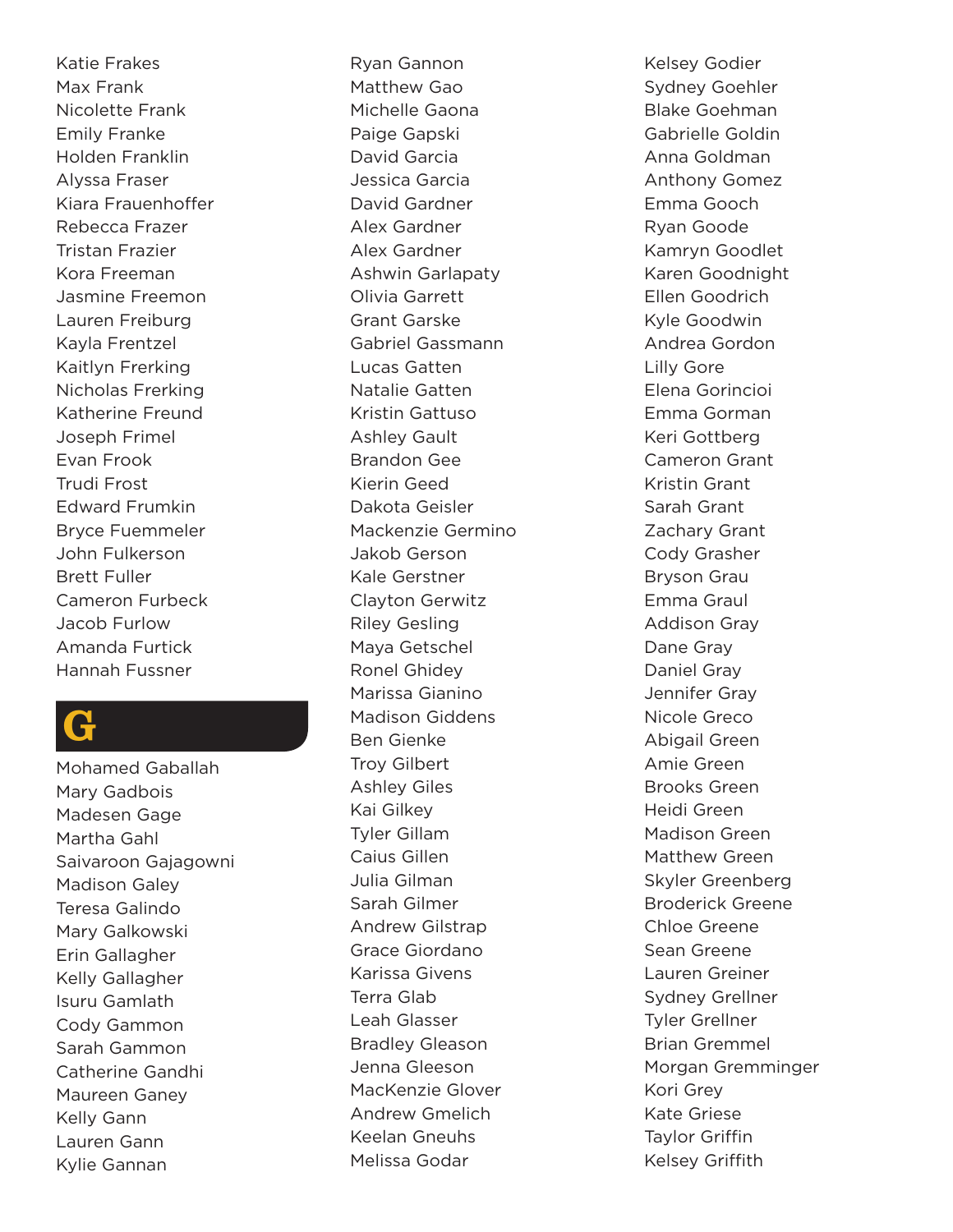Claire Grissum Talia Gritzmacher Michael Grodek Haley Gronniger Ryan Groom Emily Groppe Johnathan Gruebbeling Shanlan Guan Sijia Guan Tyler Guerrero Abagail Guinn Kody Gustafson

#### H

Jack Haarmann Kyra Haas Kiley Hacker Gina Hackett Alex Hackworth Jamie Hafenstine Owen Hagan Ashley Hagstrom Kayla Hahn Kevin Hahn Courtney Hairgrove Robin Haithcoat Emma Hake Alexis Hall Trent Hall Taylor Hallman Elias Halwaji Kassidy Ham Kobi Hamby Caitlin Hamilton Katelynn Hammett Alaina Hand Jake Handley Blake Hanes Connor Hank Anna Hanley Kirsten Hann Julia Hansen Sarah Hanske Katherine Hanson Victoria Hantak Warren Haralson Aubree Hardesty

Megan Hardin Alexander Harmata Nicholas Harp Emma Harper Erin Harper Ashley Harrington Noah Harris Rachel Harter Rebecca Hartman Elizabeth Hartnagel Austin Harvell Chase Harvey James Harvey Sarah Haselhorst Hayden Hastings Shannon Hatt Kyle Hatten Hanna Haupt Nicholas Hauser Alexander Hausman Brooklynn Hawkinson Alexander Hawn Brenden Hay Grace Hayden Allison Hayes Ayanna Hayes Campbell Hayes Alexis Heacock Kelton Heavin Erin Hediger Sophia Hedrick Phillip Hegeman Rachel Hehr Cole Heier Sally Heil Chase Heim Grace Heiman Cameron Heimann Marigrace Heinze Paige Hellmann Justine Hemaya Shannon Henderson Tiana Henderson Connor Hennessy Natalie Hennin Clayton Henning Grant Henning Mitchell Henning

Caleigh Henson-Wilson Alyssa Henzler Landon Heriford Heather Herrmann Maria Herwig Vivian Herzog Anna Hesse Alaynna Heuton Jake Heyen Alexandra Hickey Sarah Higgins Adrienne Hill Kiersten Hill Regan Hill Matthew Hiller Madeline Hills Garrett Hinner Sarah Hinson Patrick Hoback Miki Hodel Tyler Hodes Baker Hodges Liesel Hoedebecke Brooke Hoeferle George Hoekel Allison Hoerr Kaitlyn Hoevelmann Rebecca Hofelt Drew Hoffman Tyler Hoffmann Emily Hogan Zachary Hohenstein Hannah Holladay Victoria Hollingsworth Kyler Holloway Celeste Holmes Morgan Holmes Nathan Holtmeyer Grace Holton Sarah Hooper Kevin Hooshmand Kody Hopen Gerald Hopkins Lauren Hopkins Paige Hopkins Hannah Hormuth Jacob Horton Kolbie Houf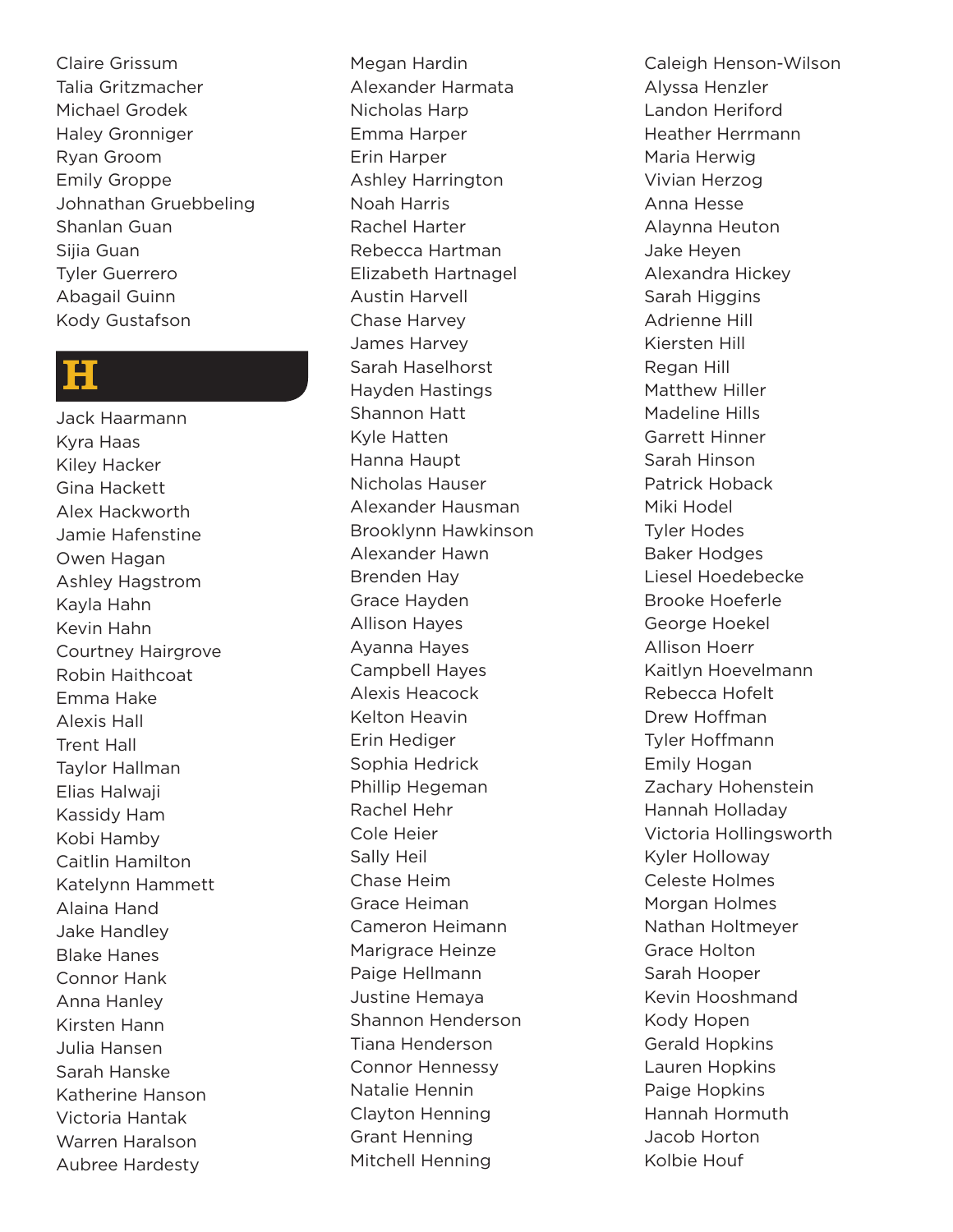Shania Hounschell Blake Howard Maria Howell Haiting Hu Dafne Huacuz Michelle Huang Yi Huang Nicholas Hubbuch Andrew Huber Katharine Hudson Matthew Hudson Kayla Huff Kailey Huffaker Kara Hughes Lyndsay Hughley Jack Hulse Nicole Hults Sterling Humburg-Cage Eric Humphrey Alyssa Hunsaker Abigail Hunt Evan Hunt Allisen Hunter Katrin Hunter Zachary Hunzeker Jillian Hurst Nakiya Hussain Ethan Hussey Catherine Hutinett Brian Hybben Jr Haley Hynes Lauren Hynes

### I

Chon Iao Sydney Ice Elizabeth Ihrke Lily Ikoh Megan Infield Brian Ingberg Chance Inman Samantha Inman Hamza Iqbal Jacob Irmen Skylar Irwin Kylee Isom Brett Ives

Kendall Ivey Clayton Ivie

### J

Rebecca Jackoway Kathleen Jackson Olivia Jackson Alicia Jacobs Bennett Jacobs Jamica Jacobs Samantha Jacobsmeyer Aurore Jacolin Callyn Jacques Jarrett Jacques Kelsey Jaeger Merna Jajou Ashley James Taylor Jancetic-Bidelman Gabriel Janger Alexandra Janssen Anna Jaoudi William Jeffrey Tate Jeffries Alexis Jenkins Madalyn Jenkins Damon Jennings Taylor Jennings Leah Jensen Noel Jerrell Chanique Jerrells Sadie Jess Zachary Jewett Jiachen Ji Quanyou Jiang Dayton Job Jessica Johns Brooklyn Johnson Emma Johnson Hope Johnson Kearra Johnson Lyndsey Johnson Makenzie Johnson Margaret Johnson Kennedy Johnson-Fue Allison Jokerst Sarah Jolley Kenlee Jonas

Alexandra Jones Andrew Jones Benjamin Jones Cassius Jones Erielle Jones Laura Jones Lauren Jones Madelyn Jones Millenna Jones Raven Jones Dominique Joseph Ariel Judd Amanda Judge Sinjin Jue Joelle Junio Gabriela Jurkiewicz

### K

Raina Kabra Katherine Kacena Jordyn Kaczmarek Madison Kaempfe Manuela Kalamboukas Salifyanji Kalengo Mark Kammerich Kathryn Kane Matthew Kane Kazuhiro Kaneda Kaitlyn Kapp Lydia Kappelmann Haleigh Karl Jacob Karp Aerin Karrenbrock Katrina Karthan Stephen Kassing Hannah Kauffman Jordan Kausler Natalie Kay Emmanuel Keady Payton Kearns Samantha Keeler Owen Keeley John Keeton Meredith Kegin Grace Keith Caitlin Kelleher Amy Keller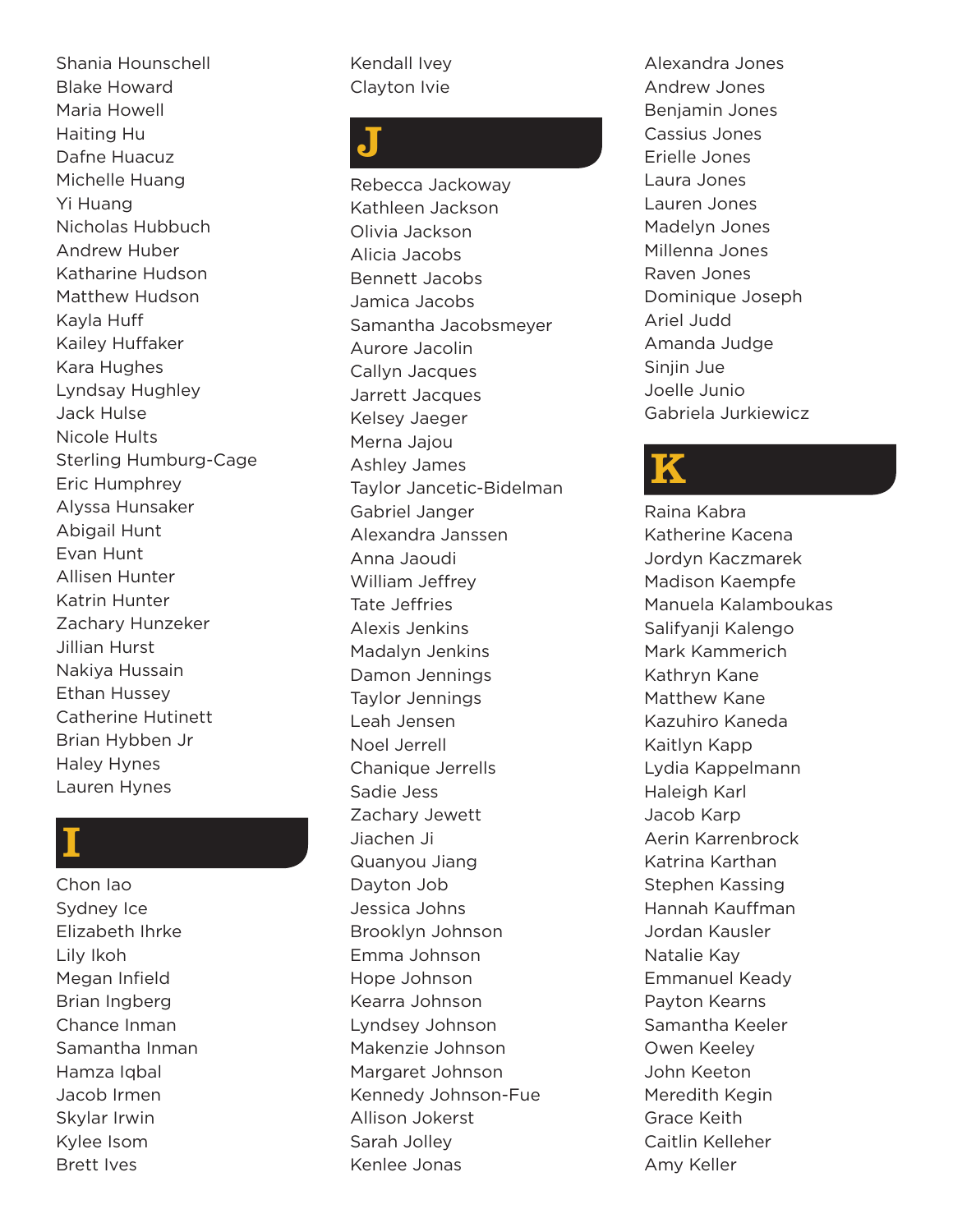Erin Keller Sarah Kelley Brandon Kelly Daniel Kelly Lily Kelly Alexandra Kelsch Colin Kelsey Dana Kelsey Micaela Kemerling William Kemp Yandoh Keno Christi Kern Emily Kessel Dana Key Faaris Khan Lea Khoukaz Audrie Khoury Kathryn Kidd Victoria Kiley John Paul Killam Daniel Kim Matthew Kimbal Kristen Kimble William Kimminau Jennifer King Kiana King Patrick King Erica Kingdon Christian Kinghorne Jessica Kingwill Karlie Kinsey Kyle Kirby Blake Kirtley Elias Kisida Joshua Klarich Austin Klarsch Derek Kleffner Hailee Klein Mason Kliethermes Nicholas Kline Cody Kling Shannon Kling Alexander Klumb Keyaira Knamiller Ryan Knapp Emma Knickman Andrew Kniepmann Madison Knight

Alison Knoerzer Emma Knopik Stephen Knowlton Alaina Knox Abigail Knuckles Josephine Koch Joshua Koenig Samantha Koester Sean Koetting Alexis Kollasch Rebekah Komer Amelia Koncki Baylee Konen Layne Konneman Helen Korcak Savannah Korn Jessica Koscelny Valeria Kostiuk Katherine Kovacich Kaelyn Kovarik Barley Kozlowski Eyram Kpenu Skyler Kramer Julia Kramm Moira Kramp Jera Kranawetter Lillian Kraxberger Joseph Krenning Claire Kretschmer Benjamin Krewson Emily Krohn Ritter Krueger Thomas Krueger Elizabeth Kruse Joseph Kuhlmann Elizabeth Kujath Nathan Kulczak Sharanya Kumar Shray Kumar Ivory Kump Ashley Kunce Nissi Kunjummen Brianna Kuntz David Kunz Cameron Kurtz Sarah Kusnitz Sidharth Kutikkad Christian Kweon

### L

Madison LaChance Miyaki LaCour Emily Ladd Nicole Laethem Ian Laird Ashton Lairmore Brooke Lally Sophia Lamb Anthony LaMonica Abby Land Jakob Landes Zoe Landis Katherine Lane John Lane-Watson Grace Langan Katherine Langen Cinnamon Langley Justin Lannin Martian Lapadatescu Bailey Lape Samantha Lapka Adam Lappe Samantha Lappin Jonathan Larimore Chance Lasater Brenda Latamondeer Anna Laughlin Bridget Lauritsen Taylor Lavalle Collin Lavery Kathleen Lawler Meghan Lawlor Abigail Laws Madison Lawson Jordan Lazenby Sean Lazinger Annie Le Juliann Leak Jaydon Leath Fallon Leaton Kelsey Ledford Isabella Ledonne Caleb Lee Patrick Lee Caitlyn Leeker Lefatshe Lefatshe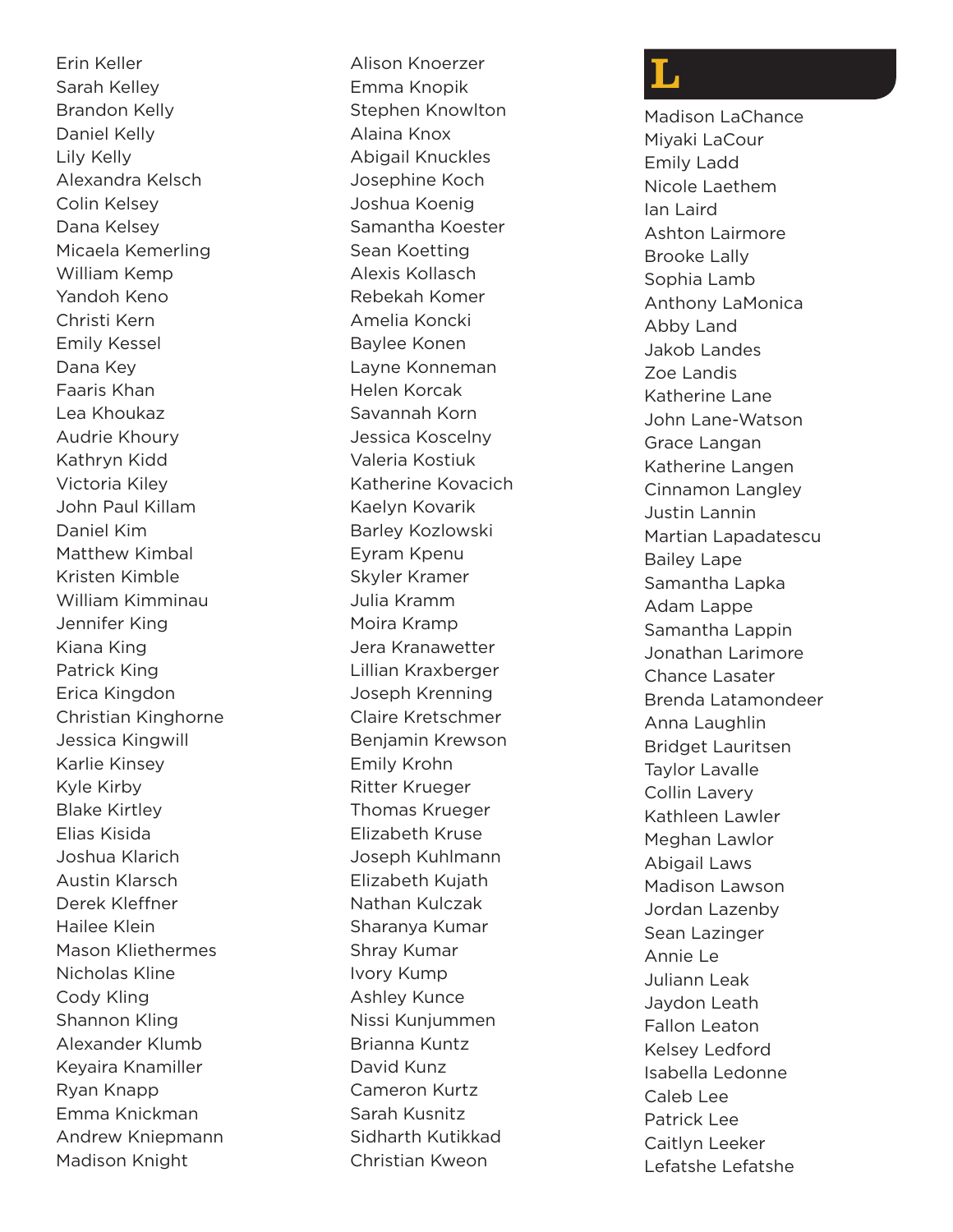Jillian Leiby Evan Lemke Sarah Lenzie Madeline Leonard Trisha Leong Cameron Leopold Emma LePage Mary LePique Lauren Leppert Stephanie Lerner Kaitlin Lesinski Theodora Leventis Marissa Levi Adam Lewis Morgan Lewis Jiaqi Li Devon Liberty Francis Licavoli Rhianna Lightle Kesha Liles Shuwen Lin Yujing Lin Brooke Lincoln Sophie Lingle Dayna Linneman Jacob Lirtzman Eric Lis Kaitlyn Litchfield Bradley Litwicki Jinbo Liu Mengkai Liu Shuyuan Liu Sijia Liu Weike Liu Xinting Liu Yingwen Liu Iman Lloyd Alexis Lloyd Humera Lodhi Shelby Lofton Abigail Lohmeyer Madison Lombardo Victoria Lonergan Caleb Long Camryn Long Darren Long Joshua Long Kaitlyn Long

Tyler Long Mekenzie Looney Brittany Lopez Elizabeth Lopez Jack Love Connor Lovelace Louie Lovelace Jacob Lowe Emily Lower Kendall Lownds Gustavo Gutierrez Lozano Claire Luetkemeyer Carson Lujin Xavier Lukasek Brittany Lukins Clare Lund-Molfese Zoe Lundstram Ethan Lungren Patricia Lupu Samuel Luzzo Haley Lykins Margaret Lyon Alex Lyons

### M

Chloe Maberry Trenton Maberry Madison MacBain Austin MacFarland Andres Machado Brian Mackenzie Sean MacKinnon Dylan Maher Danielle Major Maya Makarun Zachary Maldonado Emma Malinee Bailee Maliwat Trevor Mandy Molly Manley Abigail Mann Marissa Mann Simon Manring Elyse Mansfield Cassandra Marks Hailey Markt Sara Marquardt

Justin Marrs Brittney Marshall Megan Marshall Elizabeth Marszalek Caroline Martin Rachel Martin Sam Martin Taylor Martin Sophia Martino Angela Marulanda Jordan Marushak Alex Marx Jennifer Marx Haley Masella Amara Mason Christina Mason Kelsey Mason Haley Massa Anna Massey Marissa Matos Daryna Matsyokha Jordan Mattingly Kathleen Matz Kyle Matzdorf Thomas Maurer Serena Maxfield Ben Maxon Nathan May Bailey Mayfield Mason McAnally Molly McBride Daniel McCarthy Erin McCarthy Zoe McCarthy Riley McCarty Connor Mcclintock Jackson McCombs Meaghan McConkey Michael McConkey Kaitlyn McConnell Hannah Mccrary Kathryn McCulloch Molly McDermott Connor McDonald Brady McDougall Mitchell McElfresh Joshua McEwen Erin Mcfarland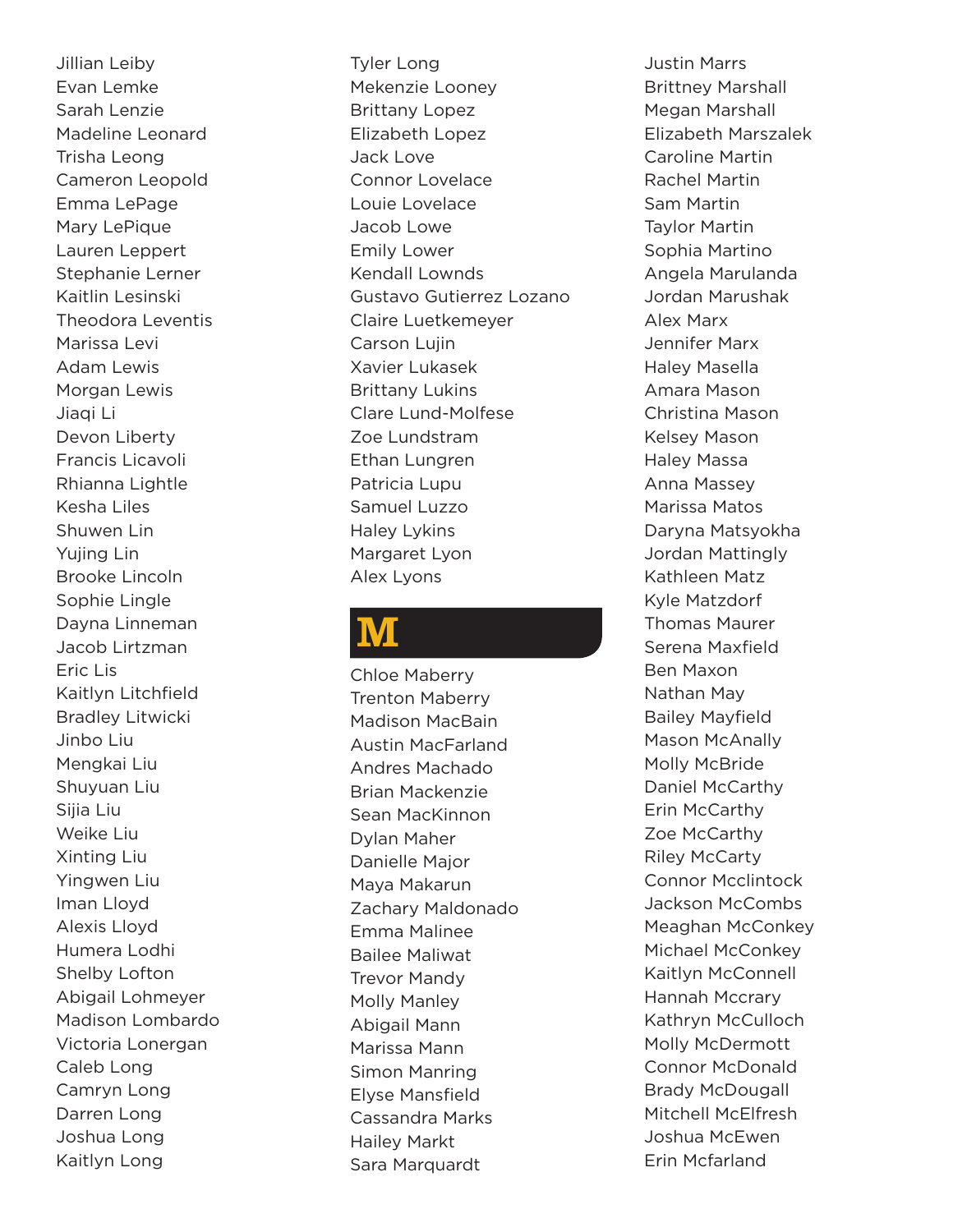Kathryn McGarr Sinead McGonagle Connor McGowan Colleen McGrath Katelynn McIlwain Casey McKelly Jacquelyn McKenzie Ryan McKeon Madison McKeough Edward McKinley Gerald McKinney Delaney Mcknight Ryan McLachlan Morgan McLaughlin Caroline Mcleod Megan McLeod Connor McLindon Anna McMahon Garrett McNamara Bradley McNear Josephine Mcnunn Seriah McQueen Trent McRae Kirstin McRaith Joseph Mctague Kelly Mebruer Sejla Mehmedovic Akshay Mehta Emily Meier Brooke Meine Francisco Melendez Chloe Memeti Aaron Mencher Spencer Mende Katelyn Mendenhall Michael Mendez Jack Mendonsa Lin Meng Senay Mengesteab Hannah Mergen Lydia Merkerson Kaitlyn Mersman Mary Mertes Elizabeth Messenger Maxwell Messer Riley Messer Haley Metz Deanna Meyer

Rachel Meyer Samuel Meyer David Meyerhoff Kelsey Meyerkord Kylie Meyerkord Molly Meyerson Madalyn Michael Maleigha Michael Margaret Michaels Kacie Mihalovich Kaitlyn Milani Caylie Milazzo Joshua Miles Bethany Miller Garrison Miller Heather Miller Ian Miller Mason Miller Talia Miller Ella Milligan Abbey Mills Alissa Mills Sydney Mills Joseph Miner Laura Miner Allyson Minor Danielle Mintzlaff Yasmeen Mir Domenica Miramonti Andrew Mitchell Briana Mitchell Dejia Mitchell Taylor Mitchell Claire Mitzel Jordyn Moaton Erin Mocker Samuel Mohler Ivan Mokeyev Megan Molinsky Allison Mollett Benjamin Monchamp Samantha Monk Maghan Monnig Joseph Monroe Alexandra Montgomery Amanda Montgomery Brooke Montgomery Kassidy Mooney

Anna Moore Anna Moore Erin Moore Rachael Moore Sage Moore Zairai Moore Toni Morcos Maya Moreau Kale Moreland Lindsey Moreland Benjamin Morgan Jeffrey Morris Weston Morrison Sean Morrow Helen Morse Nicole Morse Ricky Morsovillo Katherine Mosier Charles Mosley Nathan Moss Skylar Moss Jessica Motylewski Luke Mouton Evan Moylan Jacob Mozer Louisa Msechu Ashley Mukosey Caleb Mundwiller Macy Mundwiller Haider Munir Codi Munson Patric Munson Alicia Murphy Devin Murphy Casey Murray Hannah Murray Tyra Murray Brandon Myers Emma Myers Hannah Myers Oriana Myers Sara Myers

### N

Hannah Nabb Jaidan Nagel Sophie Nedelco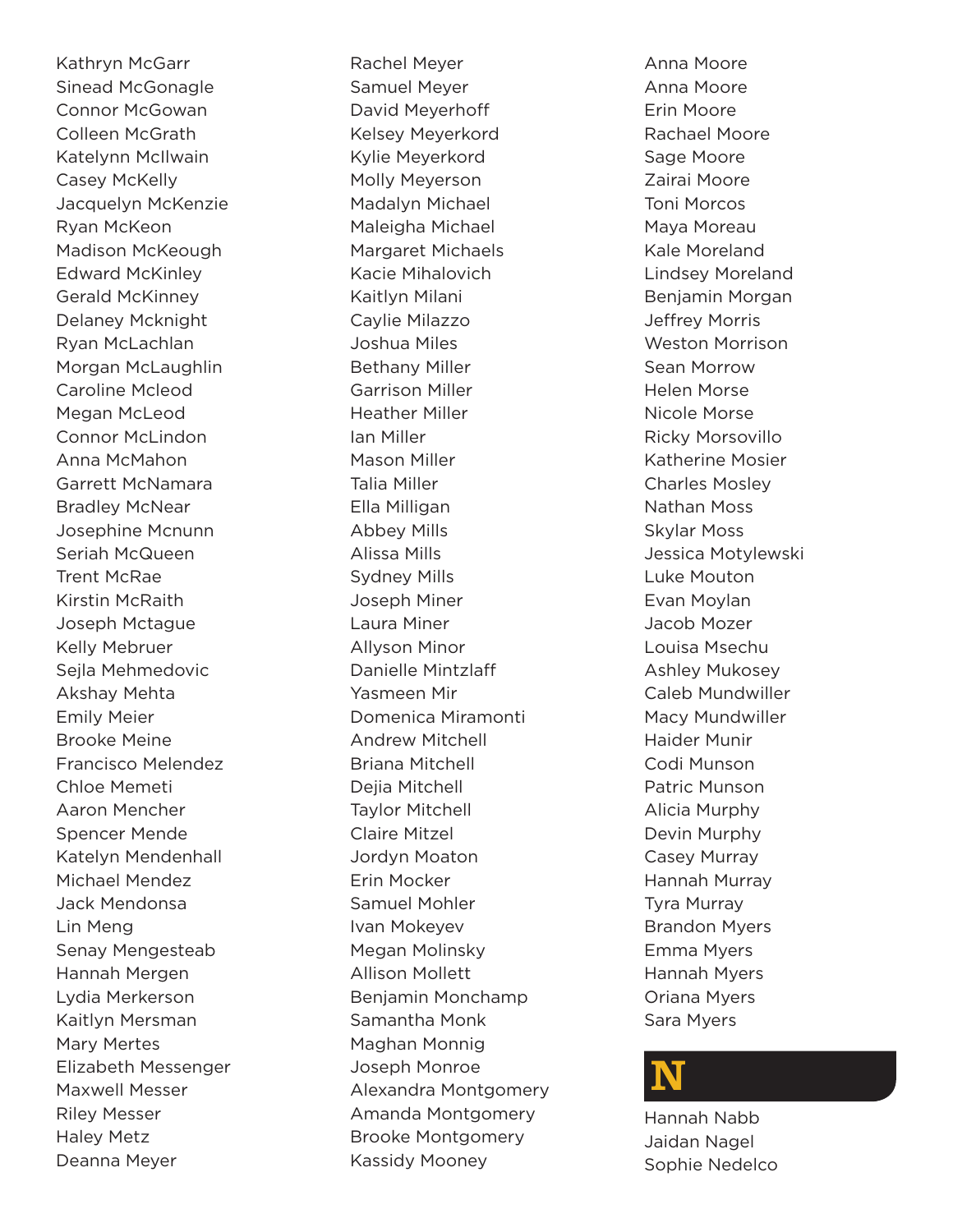Emma Neel Paige Neff Alexandre Augusto Da Silva Negrao Jessica Nelson Josette Nelson Kalista Nelson Sierra Nelson Reagan Netemeyer Lauren Neubauer Alexandra Neuhalfen Brett Newberry Sara Newman Mary Newman Macgyver Newton Mariah Newton William Newton Alice Nguyen Jessica Nguyen Julie Nguyen Michael Nguyen Shane Nichols Emily Niehaus Jon Niemuth Caitlin Niendick Colin Nieters Alexa Ninichuck Beatrice Nkansah Ryan Nolan William Nolte Isabella North Adrianna Northrop Andrew Norton Jillian Norton Melanie Noser Osman Noueiry Emma Novak Ian Nowacki Dylan Null Matthew Nussbaum

### O

Rachel Obenhaus Erin O'Brien Jack Obrien Mary O'Brien Scott O'Dell

Paul Odu Peyton Ogle Alexandra Okeson-Haberman Chinua Okoli Jazmine Okongo-Gwoke Annord Okyere Rebecca Oliver Abdul Omar Najma Omar Chase O'Neal Clare O'Neil Alayna Orchard Faith Ordonio Dezirae Orozco Cameryn Orr Madison Ortega Katherine O'Russa Megan O'Russa Hayden Oser Michael Osher Camille Oster Sarah Overby Allison Overschmidt Alyssa Overton Pyam Oveys Nathanael Owens Raymond Owens Jake Oyasu

### P

Haley Paffumi Mathena Page Ashlyn Pagliaro Harrison Pajor Jonathan Panhorst Grace Panicola Brandon Pappas Henry Paraino Komini Pardalos Alexander Park Wesley Park Adia Parker Isabella Parker Jessica Parker John Parker Maya Parker-Smith Sophia Parmacek

Julianna Parsons Tyler Parton Carli Pashia Jill Paska Ishita Patel Komal Patel Maya Patel Nisha Patel Ravi Patel Vishal Patel Derek Patton Brynn Paumen Fee Pauwels Matthew Pavia Kaitlin Paynter Isabelle Payton Edward Peak David Peana Caroline Peck Myron Peck Maddisyn Pedersen Ruicheng Peng Connor Penrod Mary Perreault Shelby Perry Todd Perry Justin Peters Michelle Peters Cole Petershagen Tyler Peterson Rachel Petro Taylor Petska Noah Petti Jack Pfetcher Jewell Pfister Augustus Phelps Aaron Philippe Carter Phillips Samantha Phillips Katherine Picchiotti Javon Pickett Noah Pieper Natasha Pierre Bailey Pierson Mackenzie Piggot Lauren Pike Taylor Pilkington Emelyn Piotter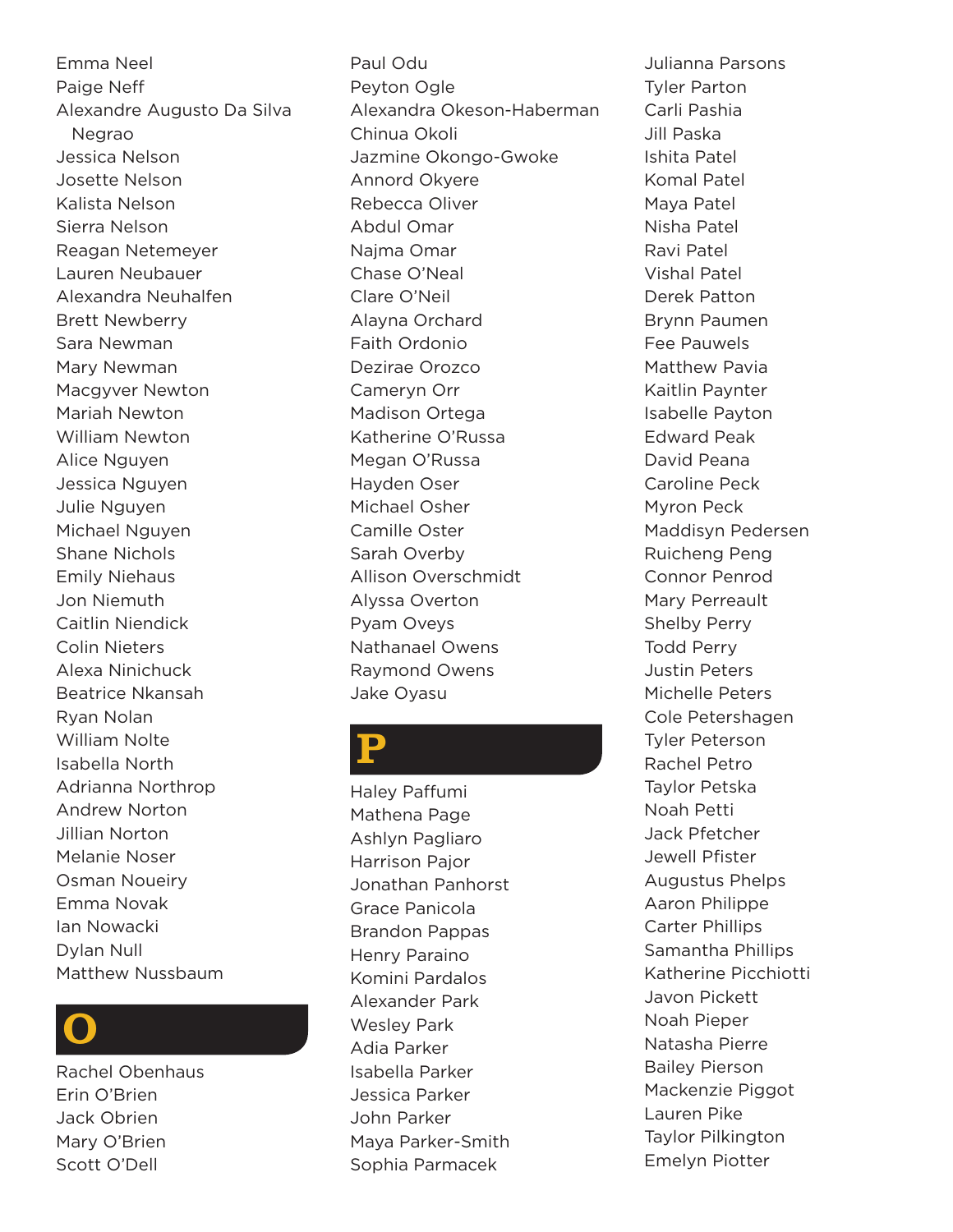Sean Pirrone Marisa Pisterzi Reagan Pitt Vincent Pizzo Ante Plecas Rylan Polikov Emily Polizzi Camden Pollihan Megan Polniak Jasmine Pool Aidan Poppe Hayley Portell Aleigh Porter Samantha Porter Jonathon Potochnic Mary Potrzeboski Megan Potter Nicole Poulos Andreya Powell Jalyn Powell Taylor Powell Thomas Powers Zachary Powers Nathaniel Prather Samantha Prazma Keerthivaas Premkumar Cierra Presson Maria Preuss Mackenzie Prewitt Sarah Pribe Elizabeth Price Ian Price Jake Price Rachel Prickett Elizabeth Principato Jacob Pritchett Kassandra Pritscher Jackson Ptasienski Paul Pudil Anthony Puleo Lindsey Pyatt Adrienne Pyeatt

### Q

Dawson Quinn Stephanie Quoss

### R

Andrew Raddant Kaitlyn Raith Ana Ramirez Edith Ramirez-Salazar Elizabeth Rand Bonnie Randall Elizabeth Randall Emily Raney McKenna Ranfeld Suryanshi Rawat Mike Ray Demetrius Rayford Madison Read Colton Reddick Anastasia Redmond Iris Redmond Deja Reed Kennedy Reed Kristen Reese Kyron Reese Mary Reeves Lauren Regan Kathryn Reich Katelyn Reichert Elizabeth Reiher Katelyn Reinert Rachel Reisner Matthew Reitman Alyssa Remacle Avery Renshaw Mason Renshaw Jacob Resnick David Retherford Chad Reusch Arielis Reyes David Reynolds Dayan Reynolds Grace Rhoads Maren Rhynerson Kamryn Rice Natalie Rice Ronin Rice Zoe Rich Matthew Richards Grace Richardson Pate Richardson

Casey Richenberger Alexis Richie Summer Richie Jeremy Richmond Joshua Richter Benjamin Ridder Tyler Riechmann Jacob Rief Elliot Rigsby Matthew Riley Mary Rintoul Alyssa Ripley Lyndsey Ripper Courtney Risner Lillian Risse Payton Ritter Leticia Rivera Cole Roam Nicholas Robbins Andrew Roberts Kaitlyn Roberts Kyle Roberts Natalie Roberts Nathaniel Roberts Rae Ann Roberts Hannah Robertson Sydney Robertson Alec Robinson Rachael Robinson Zachary Robinson Alexandra Roderick Alexis Rodgers Alana Rodney Hannah Rodriguez Jack Roettger Anne Rogers Jenna Rogers Weston Rogers John Romer Sophia Romero-Compain Taylor Rook Adam Rooney Monica Roselli Jaclyn Rosenthal Claire Rosentreter Julia Ross Joseph Rossetti Skyler Rossi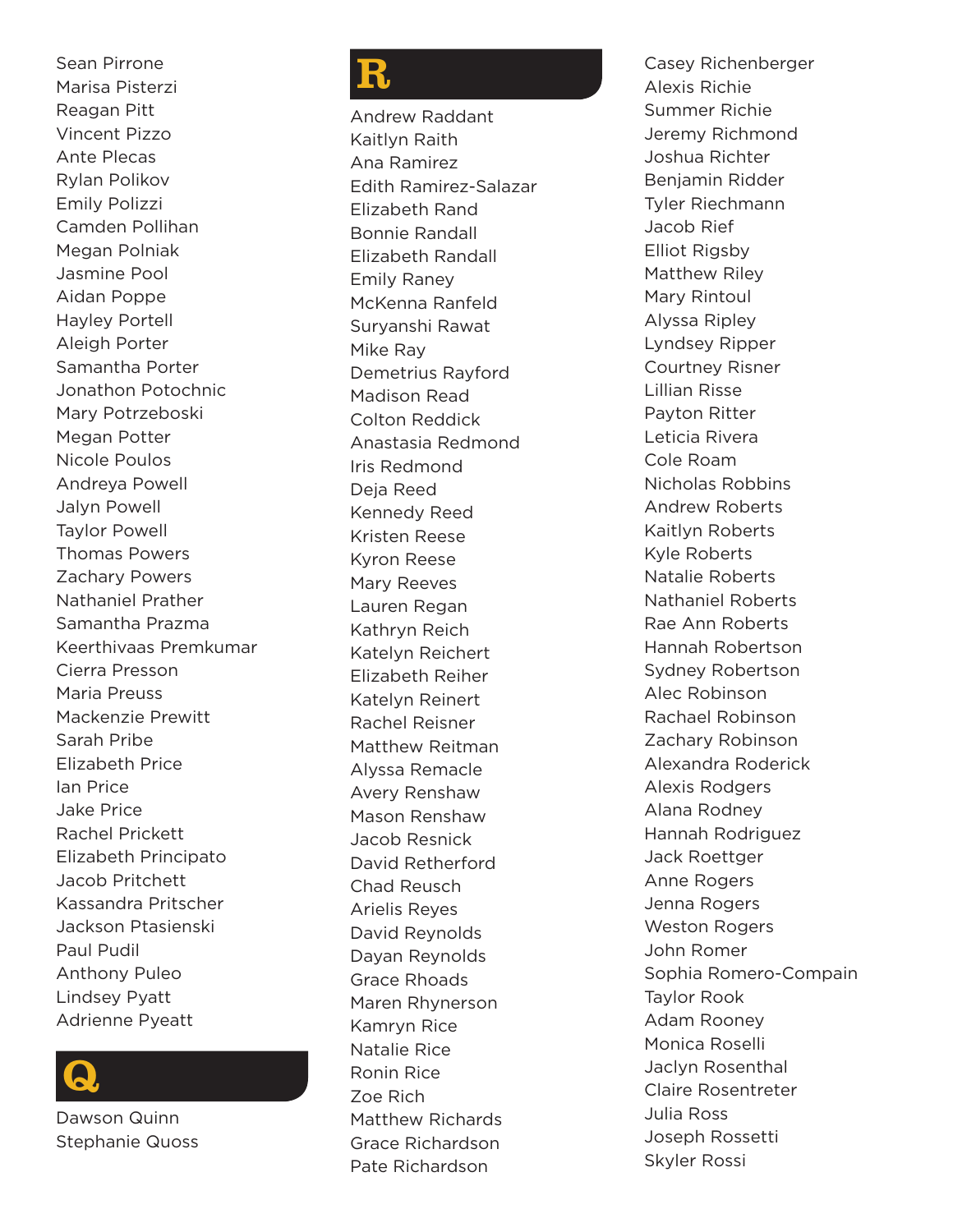Steven Roth Olivia Rothwell Benjamin Rouder Alexei Roush Sarah Rousseau Annalee Roustio Darian Rowe Katelyn Rowe Zachary Rowling Nathan Roy Austin Rucker Christopher Rueve Brooklin Runge Keisha Rush Derik Russell Miya Russell Caitlin Ruth Brooke Rychlec Raine Ryerson

### S

Joshua Sadler Daniyal Saeed Madison Sahudin Zara Saiyed Victoria Salathe Isabella Salerno Natalie Sales David Javier Salgado Bettan Sarah Saltzman Samanatha Sambolin Bailey Sampson Jackson Samson Leah Sanchez Natalie Sanchez Lauren Sanders Lauren Sanford Ariana Santilli Jessica Santos Alexandra Sapaugh Jake Sauer Kiersten Saunders Matthew Saunders Devin Savage Krystal Saverse Briana Savidge Kaitlyn Sawyer

Zachary Scamurra Bryan Scanlan Mia Scaturro Mary Schallenberg Bulat Schamiloglu Jacey Schank John Schanzle Kylie Schatmeyer Austin Schaub Hayley Schaub Taylor Schellenberg Matthew Scheller Layna Scherff Andrew Schlager Sydney Schley Paul Schloesser Sarah Schlote Ellen Schmidt Joseph Schmidt Morgan Schmidt Robert Schmidt Matthew Schmittdiel Lindsay Schneider Benjamin Schnelle Ryan Schnitker Kelly Schoessling Madison Schott Elizabeth Schrader Hannah Schram Blake Schreck Madison Schroder Sarah Schuermann Allison Schuette Miranda Schuh David Schultheiss Allison Schulz Justin Schulz Christine Schulze Isaac Schumacher Margaret Schutte Emma Schwartz Noah Schwartz Karrington Scott Noah Scott Ridley Scott Sydney Scott DaiJa Scruggs Patrick Seeling

Abigail Seidler Jack Sellenriek Christopher Semar Anmol Sethi Wendy Severiche Elijah Sexe Caleb Seymour Tiffany Shadrick Adit Shah Mikaela Shapiro Alexandra Sharp David Sharpe Sydney Shattelroe Reagan Shatto Donia Shawn Riley Shea Kyle Shearrer James Shemwell Guo Sheng Hannah Shepherd Andreas Sherman Allyson Sherwin Stuti Sheth Chang Shi Robert Shields Alyssa Shikles Kaitlin Shipp Karlie Shoemaker Faramola Shonekan Alec Shuler Brooklyn Shumate Ethan Shumate Zachary Shupe Andrew Sides Rylie Siebel Alexandria Sieckmann Lillia Siegel Eric Siemens Russell Sigler Claire Signorelli Alyssa Silverberg Heather Silvey Lynnya Simmons Thomas Simmons Jazmin Simms Claire Simon Eric Simon Tracey Singer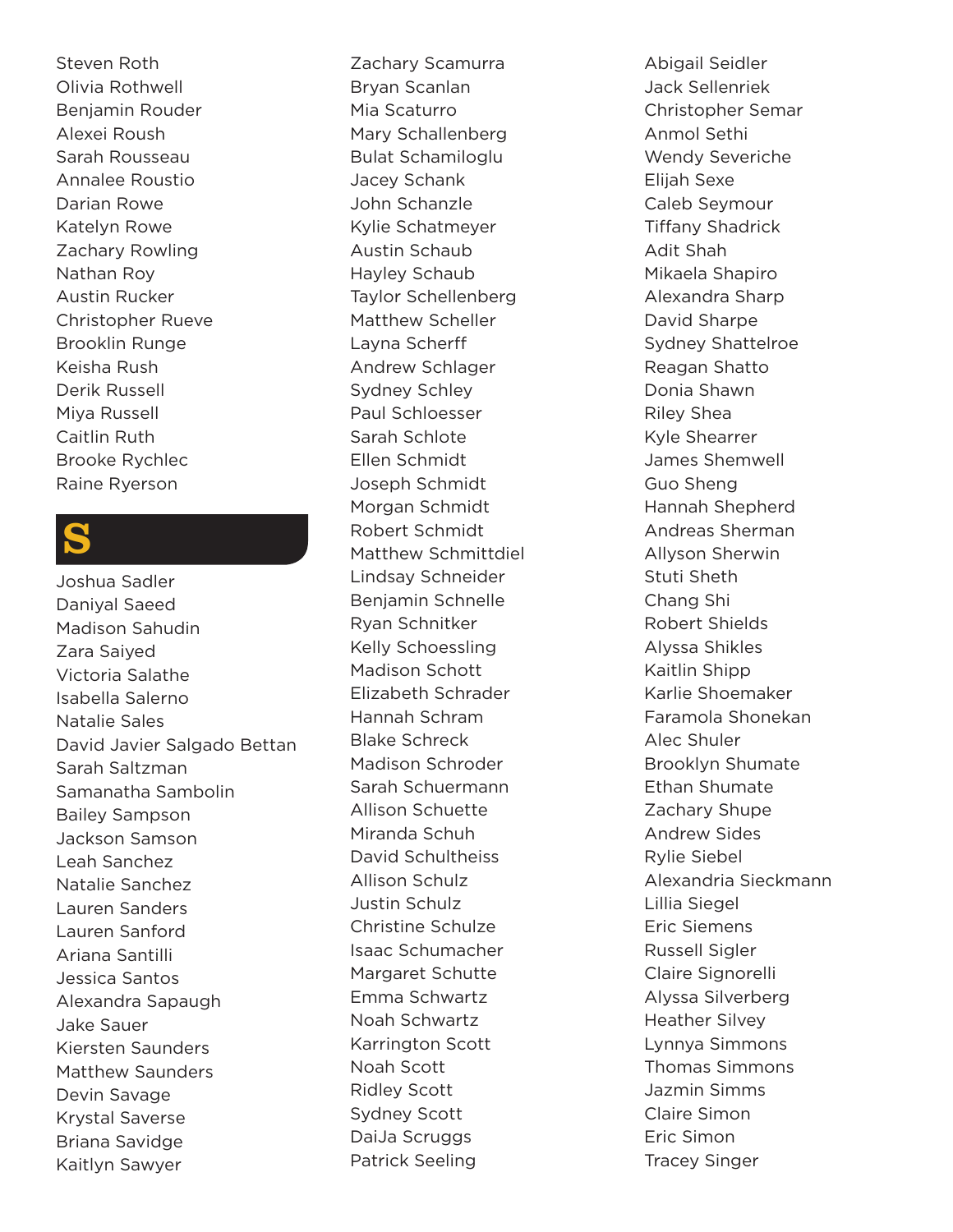Daniel Singh Alexis Singleton Nishant Sinha Steven Sinkler Dalton Sisson Alyssa Sitkowski Ali Skeens Taylor Skidmore Anna Skrade Patrick Skrivan Samantha Skyles Dacia Slater Sarah Slobaszewski Devin Smalley Ashley Smith Camden Smith Christopher Smith Dalton Smith Emma Smith Gillian Smith Max Smith Morgan Smith Nicole Smith Ryan Smith Samuel Smith Jack Snelling Amy Snow Nicole Snow Ashley Snyder Matthew Snyder Joshua So Madeline Soderstrom Matthew Soehngen William Soete Minsoo Soh Charlotte Soldner Ezra Solidum Nicholas Sondermann Jessica Song Kiwon Song Jonathon Sopko Jorge Soto Katherine Soucie Rami Soukieh Natalie Spalding Gabrielle Spapperi Calvin Spears Caitlyn Specketer

Mary Spindler Paige Spinks Alexis St. John Maxwell Staab Sarah Stack Jessica Staley Holden Stallbaumer Emily Standlee Anna Stanek Alizay Starks Carter Starnes Andrew States Joshua States Jaden Statham Molly Stawinoga Carsen Steele Jonathon Steele Sidney Steele Dalton Stegeman Ethan Stein Amanda Steineman Colton Steinmetz Sydney Stellern Jalin Stelzer Joseph Stephens Mackenzie Sterling-Williams Naomi Stevens Robert Stevens Katherine Stevenson Patrick Stevenson Shyann Stevenson Alissa Steward Andre Steward Chase Stewart Joseph Stewart Sarah Stich Tristian Stickle Kyle Stiebel Lane Stigall Michael Stitz Kira Stock Jacob Stockton Ryan Stockton Alexis Stockwell Annabel Stollenwerck Carson Stone Evelyn Stone Joshua Stone

Stephen Stoops James Storgion Paige Stortz Annika Storvick Matthew Stout Mitchell Stout Piper Stow Brittany Strelitz Griffin Strong Maximilian Stroyeck Dominic Struckhoff Paul Studdard Joshua Stueck Michael Stuglis Kaelyn Sturgell Ali Sturtecky Cason Suggs Kaitlin Sulkowski Isiah Sullivan Taylor Sullivan Rebecca Sultan Fanxi Sun Fanya Sun Wenting Sun Grace Sutter Sydney Sutter Jennifer Sutterer Ardriannah Sutton Briann Sutton Myca Sutton Naya Sutton Kaitlyn Swacil Mathew Swan Nathaniel Swan Andrew Swanson Tricia Swartz Veronica Swearingen Devan Sweeney Hannah Sweetwood Samuel Swindell Victor Sy Natalia Szarnecki Stephanie Szarnecki

### T

Andrew Tait Rachel Takaroff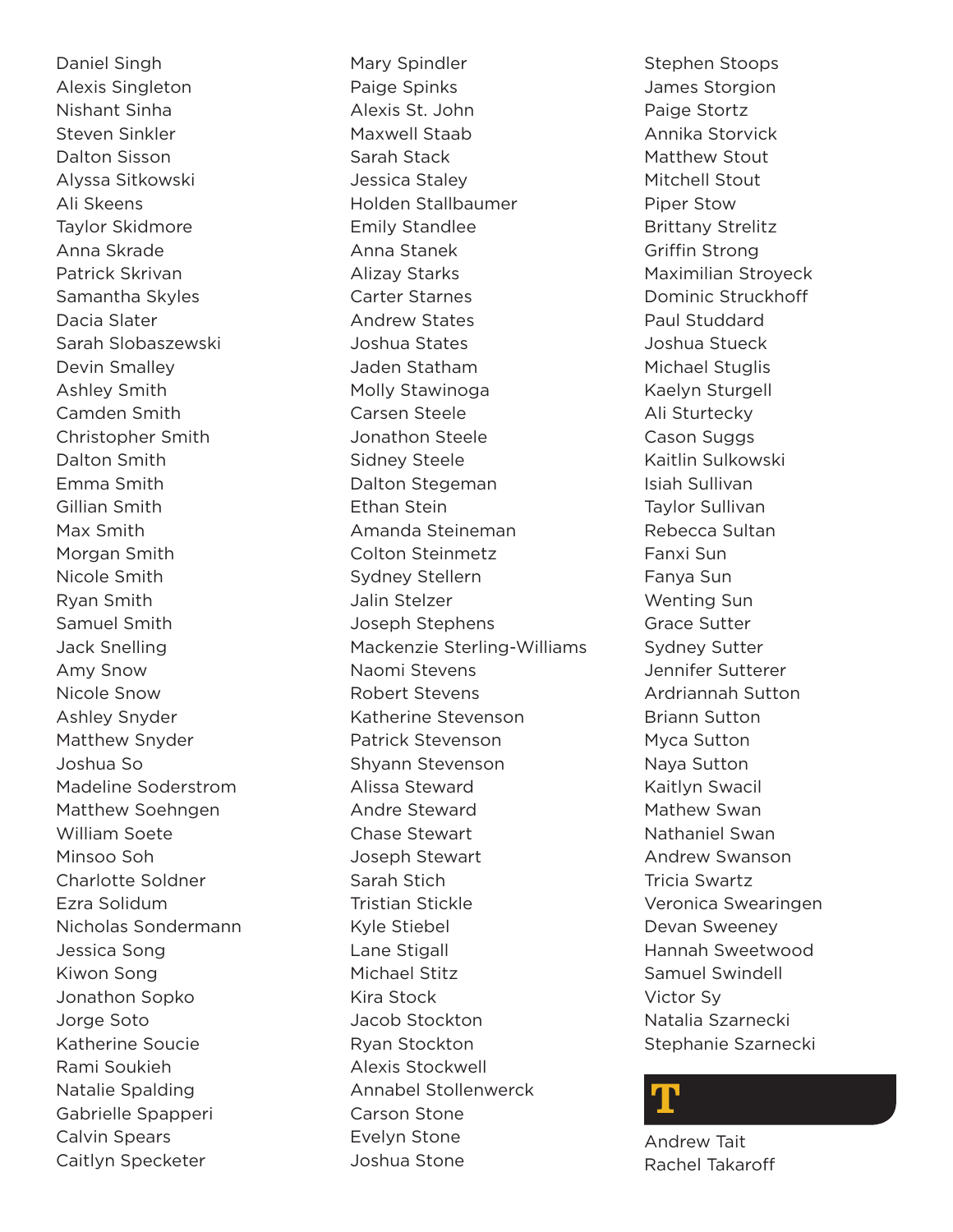Jack Tallmage Lexie Talpers Jiakun Tang Qisheng Tang Xiaoya Tang Mackenzie Tapscott Yasmeen Taranissi Stephanie Tarr Annie Tassinari Abbey Tauchen Avery Taylor Jessica Taylor Kristina Taylor Richard Taylor Zachary Teague Megan Teehan Devon Terry Natalie Terzich Saxon Teubner Allison Thomas Anna Thomas Christina Thomas Isis Thomas Jade Thomas James Thomas Jessica Thomas Marisa Thomas Christina Thompson Isis Thompson Ian Thomsen Jack Thornburg Annabel Thorpe Geoffrey Tibbles Elise Tidwell Yu-Chu Tien Nicole Tierney Jessica Tifase Ryan Timpone James Tipton Cosette Tomita Victoria Touzinsky Madison Towns Dawson Townsend Mason Trafford Victoria Trammell Victoria Trampler Tsoi Tran William Tran

Ian Trantham Elizabeth Trau Christina Trembley Erin Trickel Donnazia Trigg Marissa Triller Dinis Trindade Tatyanna Triplett Ryan Trippel Blake Trivundza Lucie Trokey Madelyn Trost Carly Troupe Alexander Trout Luke Troyer Eric TRUE Erin Trujillo Nicholas Trzecki John Tschampel Wai Yiu Tsui Aldo Tuccillo Bharggav Tummala Katlyn Turmo Sadie Turner Joshua-Andrew Twitchell Jasmyne Tyler Ryan Tyler Sydney Tyler

### U

Tessa Uhlmann Caitlin Ung Camilla Unger Jacob Unterbrink Mayela Urizar

### **V**

Alaina Vacante Grant Vacca Michael Vaia Ryan Valchar Melissa Valdez Isabel Vallejo Tessa Valleroy Zachary Valleroy Shawn Van Becelaere

Jaynie Vanatta Eliza Vancheva Bailee VanDeren Sarah Vaneva Hailey Vanronzelen Joshua Varnon Christopher Vas Colton Vaughan Ethan Vaughn Lukas Veinbergs Jessica Velazquez Jacob Ventrillo Samuel Ventrillo Conner Verhulst Weston Verhulst Mikella Vermaire Matthew Vincent Delanie Vinzant Olivia Vitale Alexandra Volk Julius von Rautenfeld Nicholas Voorhees Sofia Voss

### W

Shayne Wadle Breanna Wages Andrew Wagner Katelyn Wagner Margo Wagner Wende Wagner Zoe Wagner Paige Wakefield Jacob Waldinger Brian Walentynowicz Samantha Walker Katherine Wallace Timothy Waller Hannah Walters Zachary Walters Ethan-Michael Walther Jinghui Wang Jiang Wang Joseph Wansing Andrew Warbritton Audrey Warbritton Zachary Ward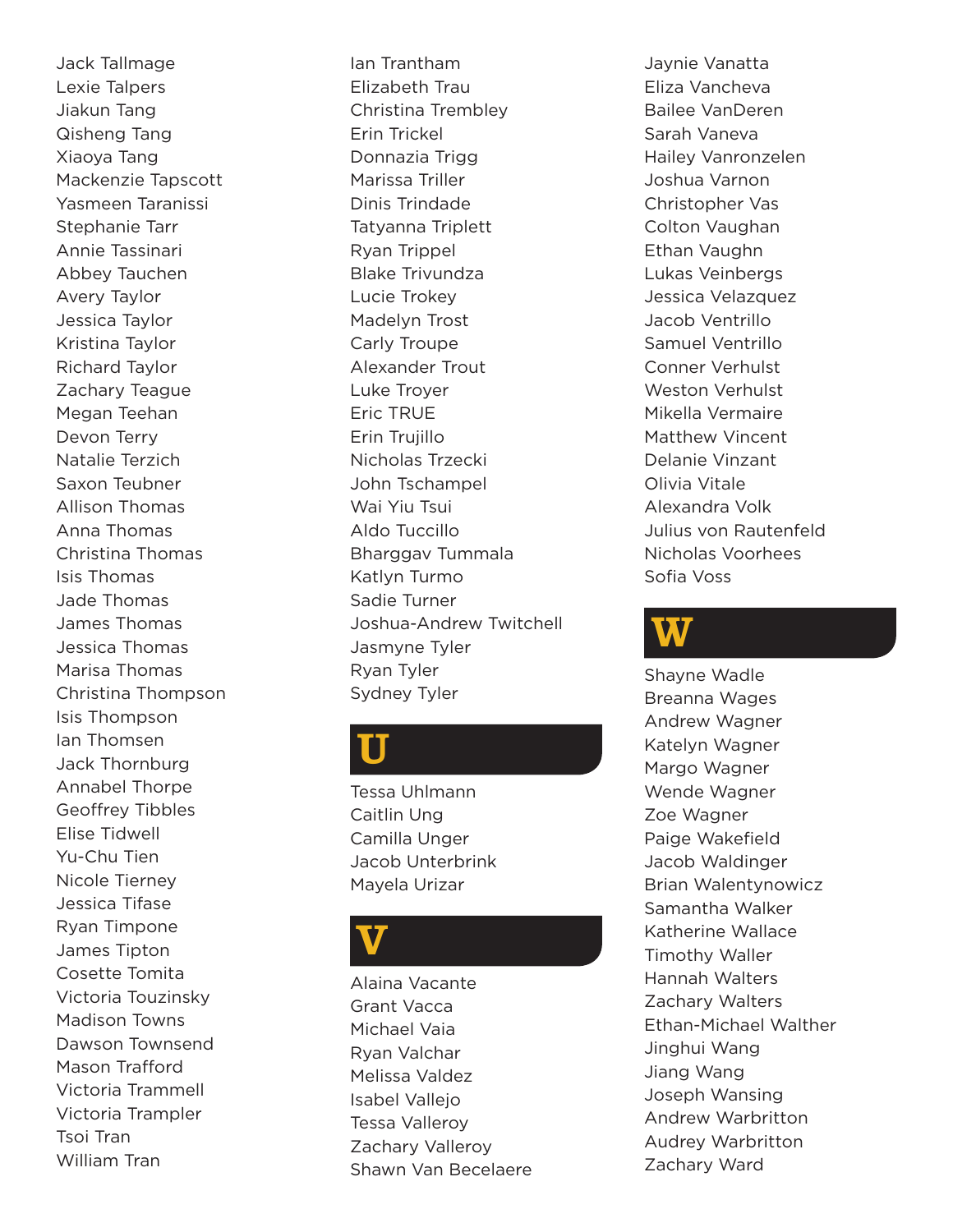Clayton Warder Lauren Warnken Abigail Warren Burke Warren Michael Warren Vivian Washington Max Wasserman Nicholas Waters Brooke Watkins Madison Watson Hunter Wayland Furat Wdaa Christina Weaver Garett Weber Maxwell Weber Taylor Weber Jared Weece Garren Wegener Nichole Weibel Amy Weinstein Alexander Weinzierl Anna Weir Ethan Weiss Jessica Weiss Whitney Weiss Katelyn Weith Jolie Welch Rebecca Wells Daniel Wenstrup Rianda Wenther Madison Wepking Abigail Werner Frederick Werth Rachel Wesley Abby West Collin Westbrook Taylor Westbrook Charles Weston Kathryn Weston Meredith Westrich Kayla Wetzel Monica Wheeler Jaelin White Jake White Mikhayla White Molly White Rylie White Douglass Whitehead Molly Whiting Hannah Whitley Erica Whitnah Alicia Whittaker Timothy Wiant Emma Wibbenmeyer Emma Wickland Stephanie Widdicombe Madisyn Wideman Alexandra Widman Grace Wiederholt Samantha Wieprecht Alexander Wier Brooke Wiewel Sierra Wilburn Sydnie Wilcutt Nathan Wild Lindsi Wilfing Catherine Wilkins Karsen Wilkins Alexis Wilkinson Anna Willcoxon Tess Willemse Audrey Williams Bradee Williams Brendon Williams Jonathan Williams Paige Williams Shea Williams Tanner Williams Taylyn Williams Grace Williamson Blake Willoughby Elisabeth Wilson Hannah Wilson Madeline Wilson Meredith Wilson Shannon Wilson Shea Wilson Audrey Wind Caylee Windmiller Skyler Winholtz Rebecca Winkler Colby Winner Benjamin Winningham Stephen Winters Rebecca Wipfler Andrew Withers

Jackson Witt Brianna Wittenborn Diana Wolfe Hailey Wolfe Alexis Wolfinbarger Allison Womack Laura Wombwell Christopher Wong Joshua Woodley Joshua Woods Madison Wright Clayton Wright Steven Wu Sarah Wunder Paige Wunderlich Paul Wunnenberg Svetlana Wunnenberg Lauren Wyatt Blaine Wyse

### X

Zehong Xia Chengyu Xie Shang Xu Xinyue Xu

## Y

Yuki Yang Satey Yates Youyang Yi Rebecca Yocom Mary York Emeline Yorty Brandon Young Jordan Young Julie Youngers Tyler Yount Andrew Yowell Alice Yu Jiahui Yu Olivia Yuhas



Kaitlyn Zahn